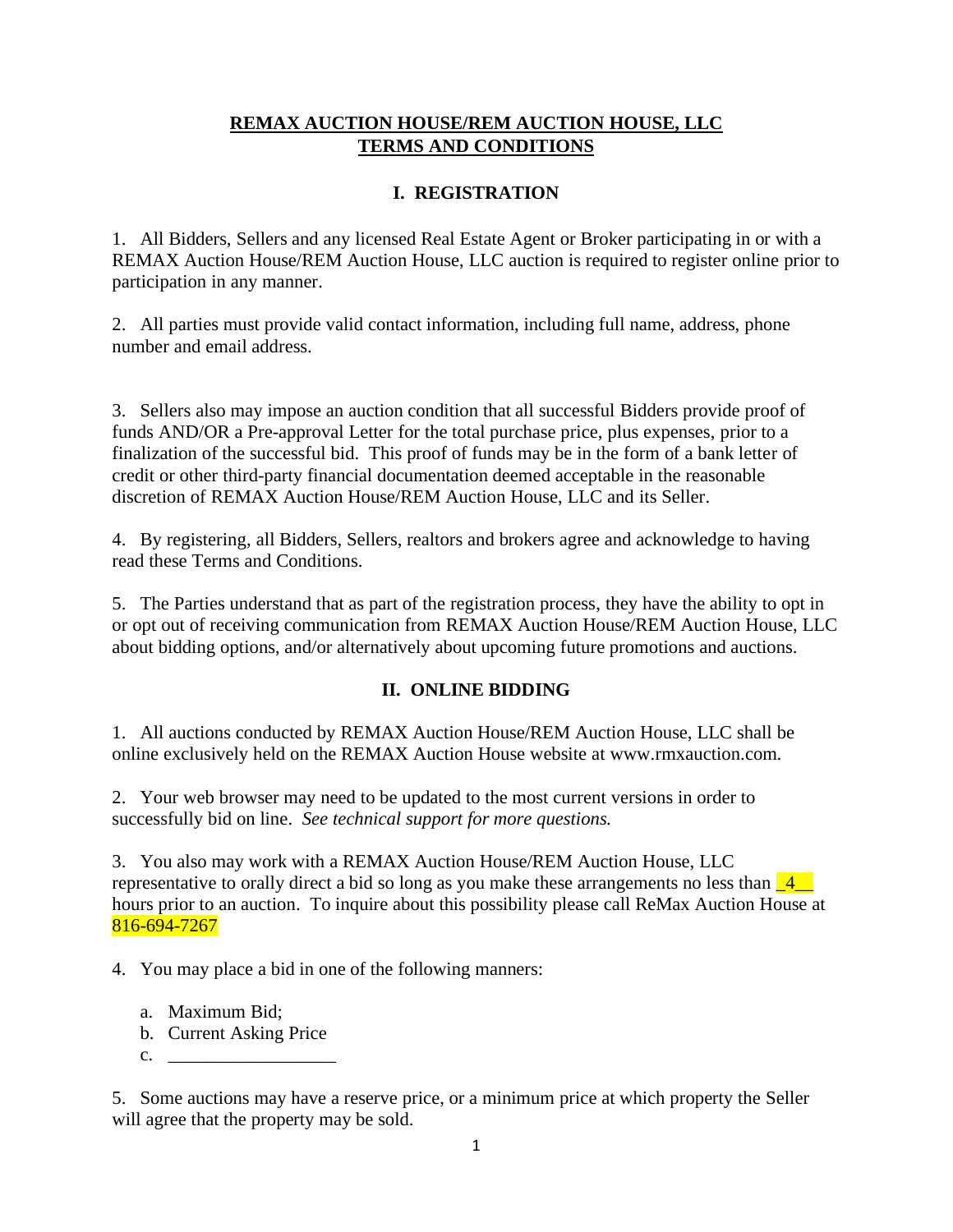6. If a maximum bid entered by any Bidder is less than the reserve price, our computer system will place the bid at the Bidder's minimum bid.

#### **III. PAYMENT FOR SERVICES**

1. REMAX Auction House, as managed by REM Auction House, LLC, is paid through what is called a "Buyer's Premium". The Buyer's Premium for each property listed for auction with REMAX Auction House shall be 10% of the total purchase price.

*Sample: Final Purchase Price: \$120,000.00 Buyer's Premium: \$12,000.00 Total Purchase Price \$132,000.00*

#### **IV. NO CONTINGENCIES PERMITTED**

1. By agreeing to the Terms and Conditions as a Bidder, you understand that you may place no conditions or qualifications on your successful bid.

*Sample: Conditions or qualifications would include but not be limited to contingencies stating that your bid may not be accepted unless you obtain a certain type of financing, or that the property passes a certain type of inspection or your own individual inspection.* 

2. REMAX Auction House/REM Auction House, LLC provides all of its potential Bidders with a Seller's Disclosure Condition of Property and Addendum on a form created by the Kansas City Regional Association of Realtors, a Title Report to demonstrate the condition of title, & legal review of the Title Report. Please review these specific details of each online posting to see all these materials before you make a bid.

3. Because we are providing all of this information about the property prior to an auction beginning, no conditions precedent to closing will be accepted by any Seller listing its property with REMAX Auction House/REM Auction House, LLC.

4. Bidders, in light of this information and these disclosures, understand that if they have the successful bid they will be buying the property "As Is", Where Is" and Bidders agree that: (a) they have carefully examined the property or properties listed with REMAX Auction House and (b) neither REMAX Auction House, REM Auction House, LLC or any property Seller or any other person on behalf of these entities has made and does not now make any representations, warranty or agreement as to the value, condition, quality, habitability or suitability of the real property and improvements.

5. By executing these Terms and Conditions the Bidder agrees that neither Seller, REMAX Auction House, nor REM Auction House, LLC has made representations as to property lines, easements or present or possible zoning of the property. REMAX Auction House, REM Auction House, LLC nor any conditions of the Seller except those set forth in a signed real estate auction, online listing and signed Legal Review.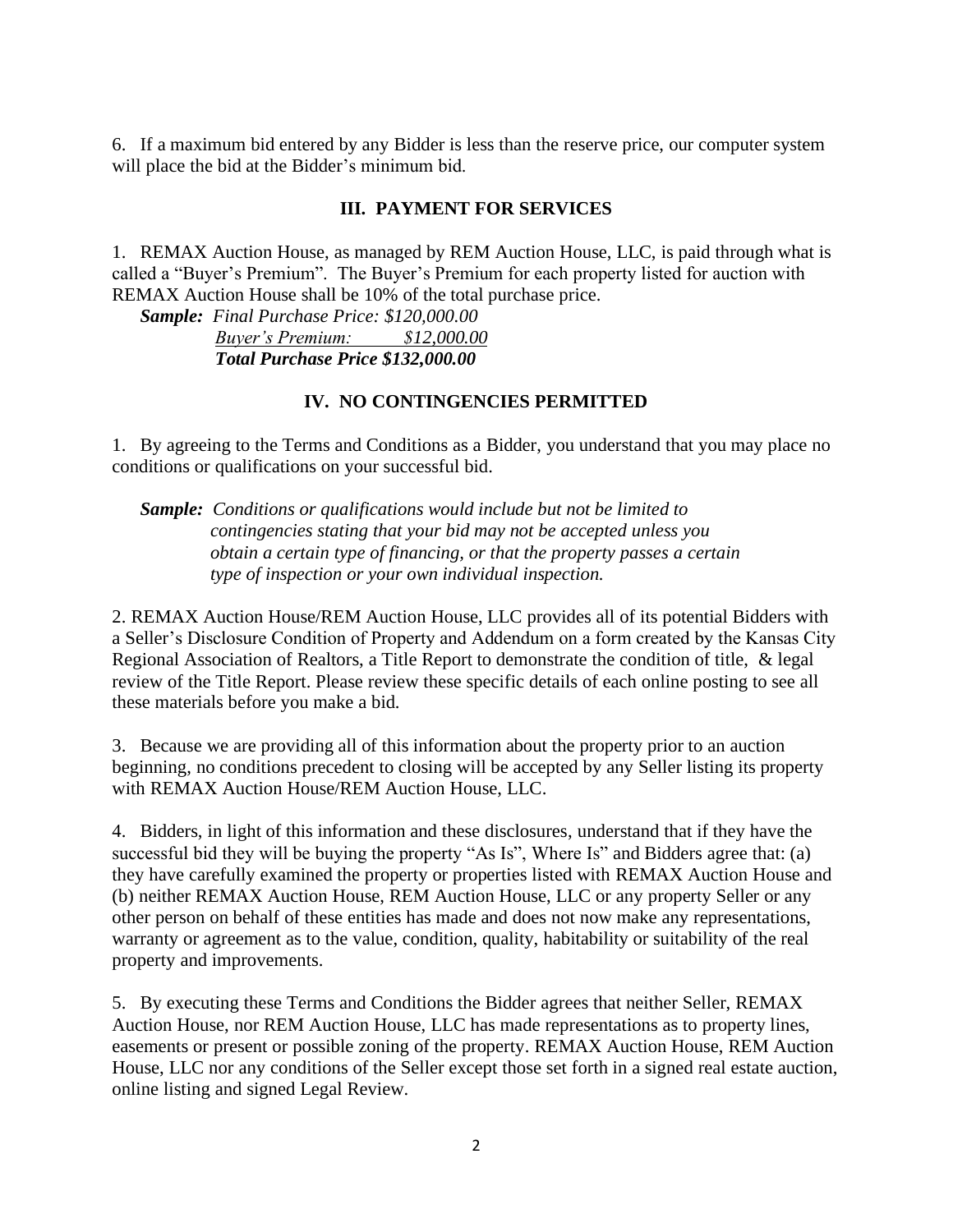6. The Bidder agrees that Bidder relies entirely upon Bidder's own advice and not upon the advice of the Seller, ReMax Auction House, REM Auction House, LLC or any other agents, attorneys, inspectors or title research company providing any materials related to the property.

### **V. PERSONALTY**

1. All personal property located at, in, or upon properties listed for auction shall remain the property of the Seller except those items mentioned in the proposed contract for sale of real estate associated with the specific property being auctioned, if any.

#### **VI. NO ORAL AGREEMENTS OR REPRESENTATIONS**

1. By executing these Terms and Conditions the Bidder agrees that neither Seller, REMAX Auction House, nor REM Auction House, LLC has made representations as to quality of the Bidder or Bidder's ability to complete the Contract terms.

2. The parties agree that the promises and representations of the parties as set forth in these Terms and Conditions and any contract for sale of real estate that is prepared for the property shall be exclusively the terms and representations between the parties and that no other promises or representations exist between them.

3. It is further agreed that these Terms and Conditions and any contract for sale of real estate may be modified in writing only.

4. A successful, Winning Bidder will be notified and receive an email and/or phone call confirming their winning bid status, and receive information to obtain and electronically sign a separate Real Estate Sales Contract in the form posted with the specific auction. The Broker also shall provide instructions for making an earnest money deposit, including wiring instructions for to the named title company. The contract signing and deposit payment process must be completed by close of business, Central Standard Time within one business day of auction day. If fully executed documents and escrow deposit is not received by the Broker within the required time frame, the Winning Bidder shall automatically be subject to paying a liquidated damages amount equal to the Escrow Deposit and will not be allowed to bid in with REM Auction House any time in the future. Property-specific Contract for Sale of Real Estate are available on the Auction House website prior to the sale, and are therefore non-negotiable prior to and after the submission of a Winning Bid. Buyers must review the Contract for Sale of Real Estate prior to participating in the Auction. All auctions shall be subject to a predetermined Seller's reserve unless stated otherwise in the informational materials. A high bid exceeding the Seller's reserve will be declared "sold" by the Auctioneer. If a Seller's reserve is not met at auction, the last the highest bid not meeting Seller's reserve shall be presented to the Seller for approval, but shall be subject to acceptance by the Seller at the Seller's sole discretion. If Seller does not accept a the highest bid within five (5) calendar days of the sale, this highest bid shall automatically deemed rejected and the Auction House shall return all documents and the deposit to the high bidder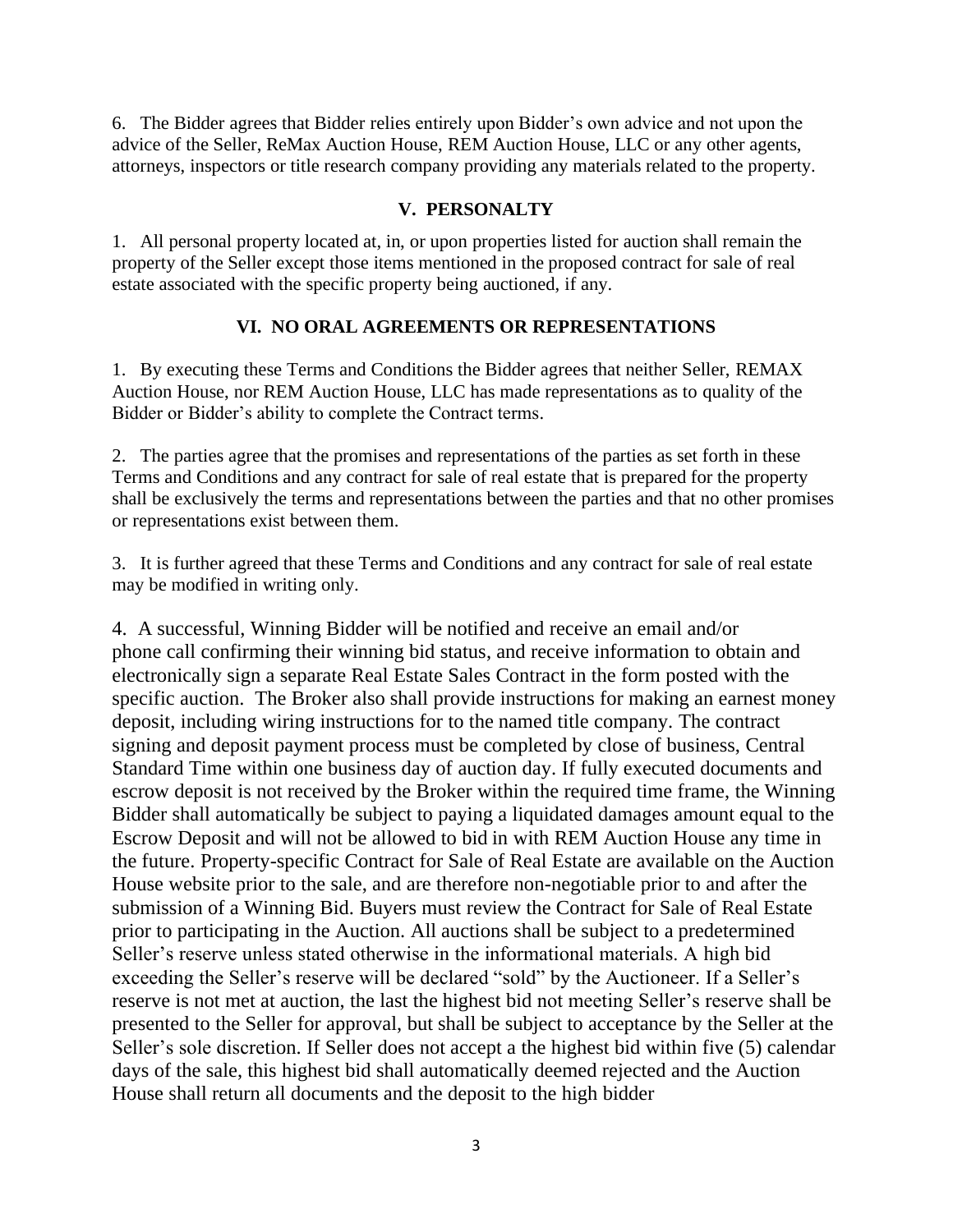### **VII. POSSESSION**

1. The Parties understand that possession of the property that is subject to bidding on the Auction House website shall be delivered at the time of closing and not prior.

2. Bidder further understands that Bidder may not be granted access to the property after a successful bid is received and confirmed by the Auction House but prior to the closing of the sale.

3. Any access to the property being sold will be at the Seller's sole and absolute discretion.

## **VIII. NO PARTY TO LITIGATION**

1. Bidder agrees that any default in the performance of a real estate sales contract shall be governed by the terms of that real estate sales contract and that in the event of any litigation between the Seller and the successful Bidder (a/k/a Buyer) pursuant to the terms of that real estate sales contract shall not in any way include REMAX Auction House, REM Auction House, LLC, its employees, agents, representatives or brokers.

2. Bidder specifically agrees and confirms that neither REMAX Auction House, REM Auction House, LLC nor any of its employees, agents, representatives or brokers are party to the real estate sales contract prepared and approved by Seller and agreed to by Bidder as part of Bidder's successful bid at the Auction.

### **IX. NOTICE**

1. Whenever any Notice or Notices are required or given pursuant to these Terms and Conditions, the Notice shall be given by depositing the same in U.S. Mail with First Class postage being paid and addressed to the parties of the following addresses and/or delivered by email to the email address listed upon the Bidder's registration form: ReMax Auction House, C/o REM Auction House, LLC.

2. All Notices given as provided shall be deemed given on the date of deposit in U.S. Mail or the date wherein Seller sent electronic message to Bidder.

## **X. CONTROLLING LAW, EXCLUSIVE VENUE AND JURISDICTION**

1. The interpretation, construction and performance of these Terms and Conditions shall be governed by the Laws in the State of Missouri.

2. The exclusive jurisdiction and venue for any disputes arising out of these Terms and condition shall be in the Circuit Court of Platte County, Missouri.

## **XI. REMEDIES AND DAMAGES**

1. In the event of any dispute between Bidder and REMAX Auction House, REM Auction House, LLC, bidder agrees and affirms that because damages are unknown or known and difficult to ascertain that the maximum penalty to which Bidder shall be entitled to as a result of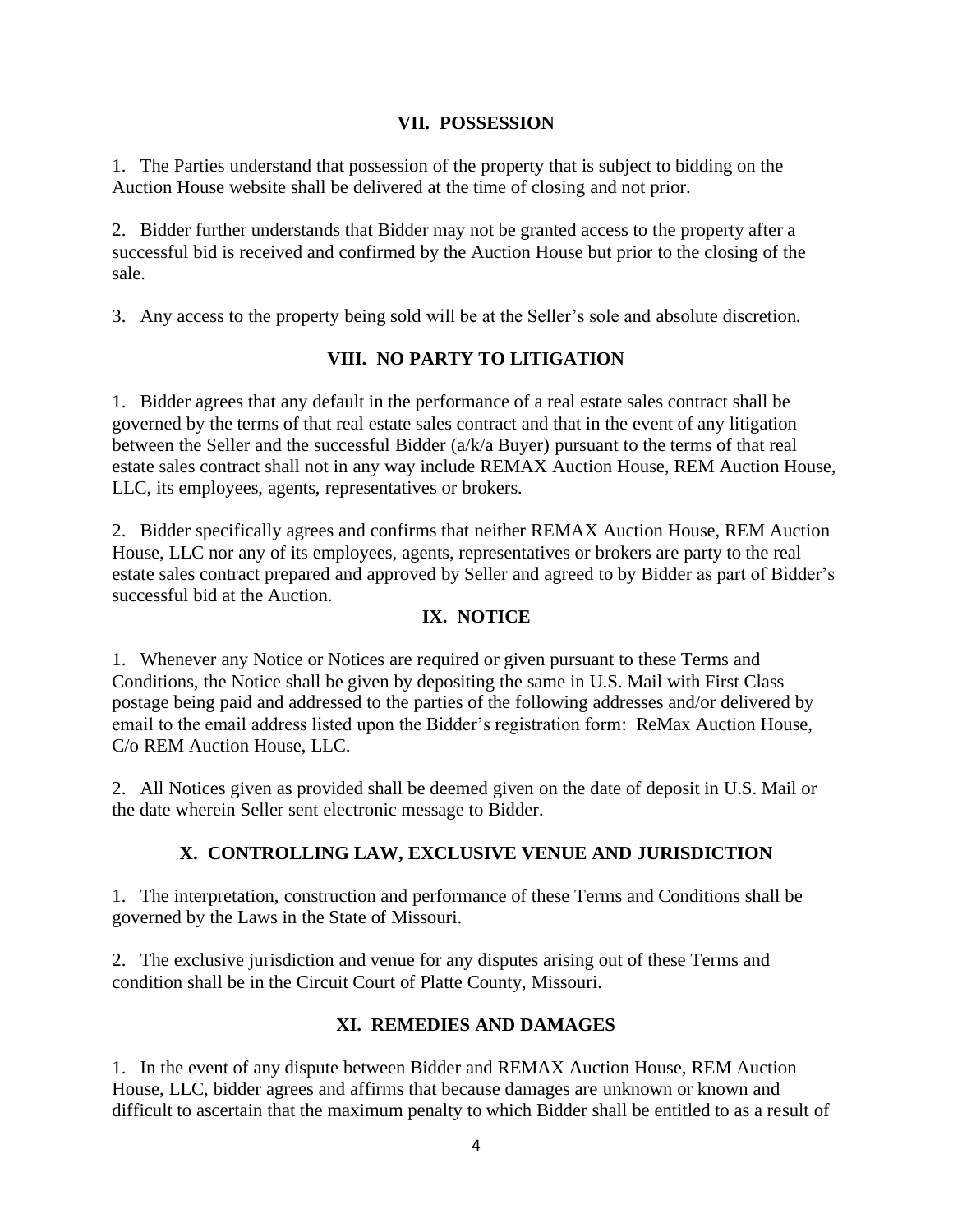any fault by ReMax Auction House or REM Auction House, LLC as determined by a Court of competent jurisdiction shall be a maximum of the Buyer's premium paid in this matter or Three Thousand and 00/100 Dollars (\$3,000.00), whichever is lower.

2. The parties further agree that in the event of litigation, the party prevailing in the enforcement of these Terms and Conditions shall be further entitled to recovery of all costs of litigation, including but not limited to, reasonable attorney's fees, in addition to any other remedies sought.

## **XII. CONTRACT SIGNING**

1. By accepting the Terms and Conditions the Bidder understands that (a) the Bidder will be required to sign a Contract for Sale of Real Estate, the form of which is posted with the specific property being auctioned, and (b) Bidder shall execute this Contract, without any revisions, within  $\boxed{1}$  day of Bidder entering his successful bid.

2. The Successful Bidder will receive a link to sign all documents electronically along with wiring instructions for submitting the required earnest money deposit under the Terms and Conditions set forth in the **Contract for Sale of Real Estate** with the identified Title Company.

3. Bidder understands that should this electronic process not be available, alternative arrangements will be made by ReMax Auction House.

4. A successful winning Bidder whose documents and deposit are not received by the Title Company within the required timeframe shall be subject to paying a liquidated damage amount to the Seller in an amount equal to the down payment and the Buyer's premium of 10% (ten percent of the total purchase price of the property.)

5. An additional consequence of a winning Bidder who does not produce signed documents and pay the earnest money deposit when due will be that this particular Bidder will not be allowed to bid in any future auctions posted by REMAX Auction House/REM Auction House, LLC.

6. Again, Bidder expressly agrees and affirms that Bidder has had access to the propertyspecific Contract for Sale of Real Estate prior to the Auction beginning and agrees that Bidder had appropriate time to review the property-specific Contract for Sale of Real Estate and related documents prior to bidding.

# **XIII. EARNEST MONEY DEPOSIT**

1. The successful Bidder must complete payment of an earnest money deposit equal to Five Percent (5.0%) of the total purchase price before application of the Buyer's premium.

2. This deposit must be made by wire transfer to the designated Title Company by 5:00 p.m. Central Standard Time within one business day of the Auction end date.

# **XIV. CLOSING**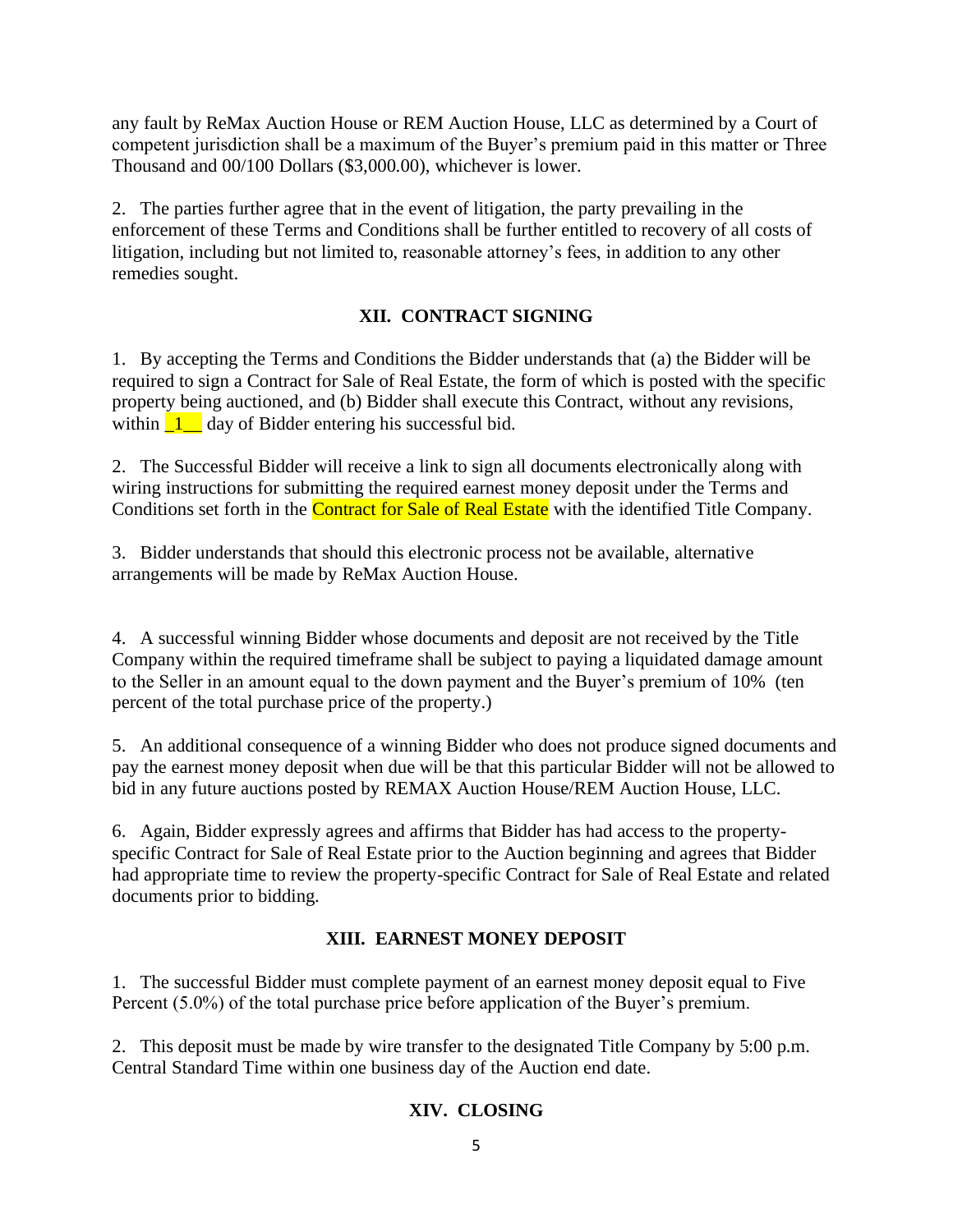1. The successful Bidder shall close the purchase of the real estate within fourty five (45) calendar days of the Auction end date, unless stated differently in the Contract for Real Estate Sale or by written agreement executed by both Seller and successful Bidder.

## **XV. EVIDENCE OF TITLE**

1. Prior to the beginning of the online Auction, Seller shall furnish at Seller's expense a commitment of title insurance for the amount of commitment for title policy. The Title Commitment shall be available at the specific property page prior to the auction.

2. After the conclusion of the successful bid and at the closing, Seller shall furnish at Seller's expense an owner's policy of title insurance consistent with the Title Commitment provided prior to sale.

3. At Closing, Seller shall provide an executed Warranty Deed conveying the fee simple title to the real estate to the successful Bidder.

#### **XVI. REAL ESTATE TAXES AND ASSESSMENTS**

1. Taxes that shall be assessed in the year in which a successful bid is entered shall be prorated as of the closing date.

#### **XVII. SUBJECT EASEMENTS, LIENS AND LEASES**

1. The auctioned property shall be subject to any and all easements of record and liens and leases as set forth in the owner's Title Commitment.

## **XVIII. AGENCY**

1. REM Auction House, LLC, d/b/a ReMax Auction House, and its representatives are exclusive agents of Seller in this transaction.

#### **XIX. BROKER PARTICIPATION**

1. REMAX Auction House/REM Auction House, LLC, as Seller's agents, shall pay a commission up to Three Point Zero Percent (3.0%) of the high bid to all participating, properly licensed brokers that complete the Broker Participation Agreement prior to the beginning of the Auction.

2. A commission will be paid at closing to the Broker representing the winning Seller or Bidder, who has completed, returned and met the terms of the Broker Participation Agreement.

3. The completed Broker Participation Agreement must be returned prior to Broker's clients listing property for sale or Broker's Bidder placing a bid for purchase and no later than Forty-Eight (48) hours prior to the Auction and date.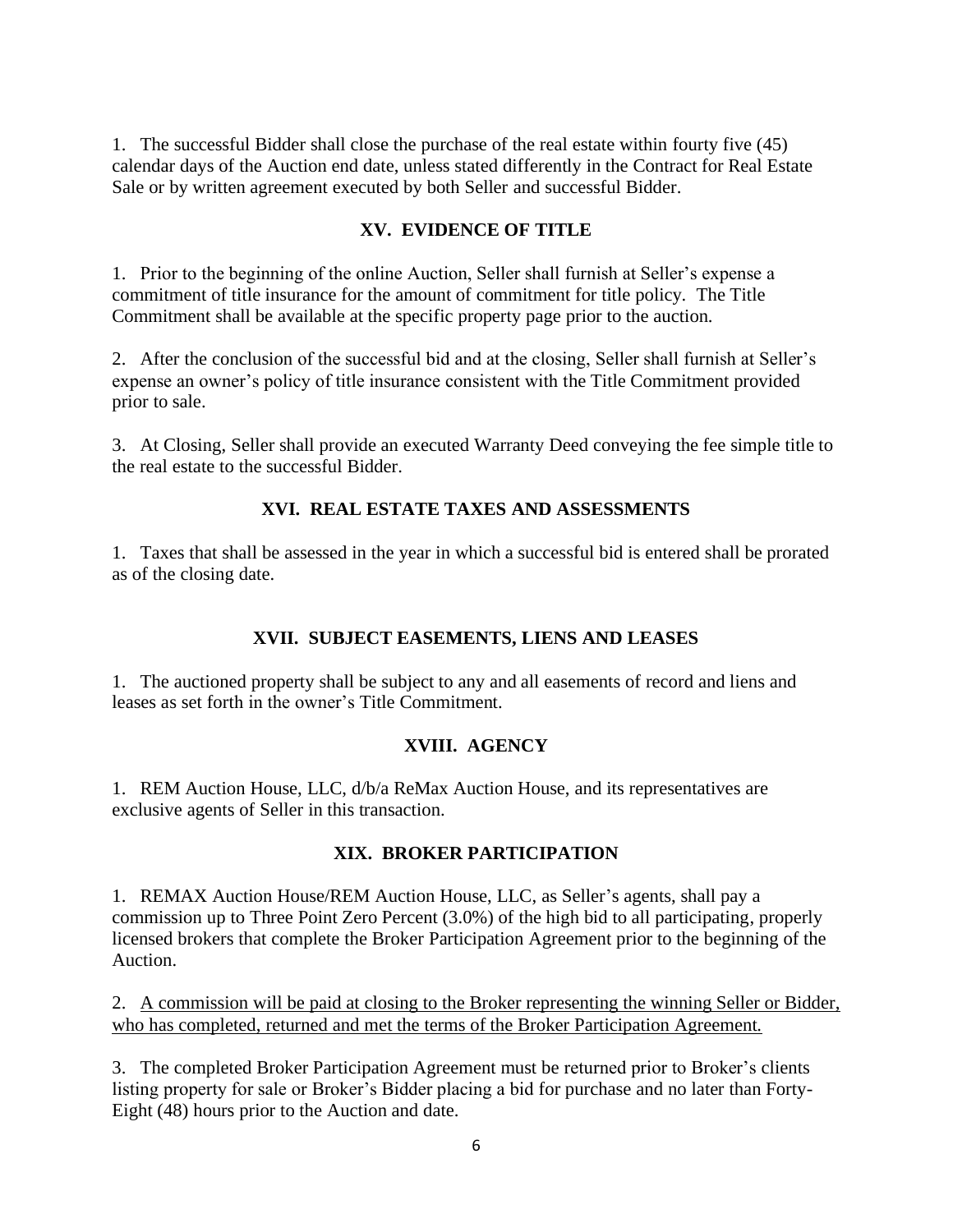## **XX. NON-DISCRIMINATION POLICY**

**1. Goal.** REMAX Auction House and REM Auction House, LLC, its members, employees, agents, brokers and representatives (the "Organization") are committed to providing a professional environment free from harassment and discrimination for all customers, sellers, bidders employees, Owners, guests and participants. The HOA is committed to ensuring that everyone is treated with respect and dignity in a professional atmosphere free from unlawful harassment, discrimination, and retaliation.

This policy applies to conduct by the Organization, its Members, its members, employees, agents, brokers and representatives, guests of the Organization, Sellers and Bidders. This policy and applies to complaints of harassment and discrimination that involve its members, employees, agents, brokers and representatives, guests of the Organization, Sellers and Bidders and online and in-person guests. This policy applies, without limitation, to all events and activities taking place within, upon and at the property owned by the Organization, the Organization facilities and real property owned by the Organization. This policy does not, and cannot, apply to Sellers' privately-owned property except that the Organization shall not tolerate any Prohibited Conduct perpetuated by a Seller to any other individual or entity that is in any way participating in an online Auction hosted and supervised by the Organization.

The Organization is committed to providing a safe and productive environment free of discrimination, hostility, harassment, and retaliation based on race, color, religion, sex, sexual orientation, gender identity or expression, age, disability, marital status, citizenship, or any other characteristic protected by law.

**2. Policy.** The Organization does not and shall not discriminate on the basis of race, color, religion (creed), gender, gender expression, age, national origin (ancestry), disability, marital status, sexual orientation, or military status, in any of its activities or operations. These activities include, but are not limited to, hiring and firing of staff, Board Membership or volunteerism, selection of vendors and provision of services. The Organization is committed to providing an inclusive and welcoming environment for all members of the public, its members, employees, agents, brokers and representatives, guests of the Organization, Sellers and Bidders, contractors and subcontractors, vendors and guests.

The Organization is an equal opportunity employer. It does not discriminate and will take affirmative action measures to ensure against discrimination in employment, recruitment, advertisements for employment, compensation, termination, promotion, and other conditions of employment against any employee or job applicant on the basis of race, color, gender, national origin, age, religion, creed, disability, veteran's status, sexual orientation, gender identity or gender expression.

**3. Equal Opportunity.** It is the policy of the Organization to ensure equal opportunity without discrimination or harassment on the basis of race, color, religion, sex, sexual orientation, gender identity or expression, age, disability, marital status, citizenship, or any other characteristic protected by law. The Organization prohibits all such discrimination and harassment.

**4. Harassment Defined.** Harassment on the basis of any protected characteristic is strictly prohibited. Harassment includes verbal, written, or physical conduct that denigrates or shows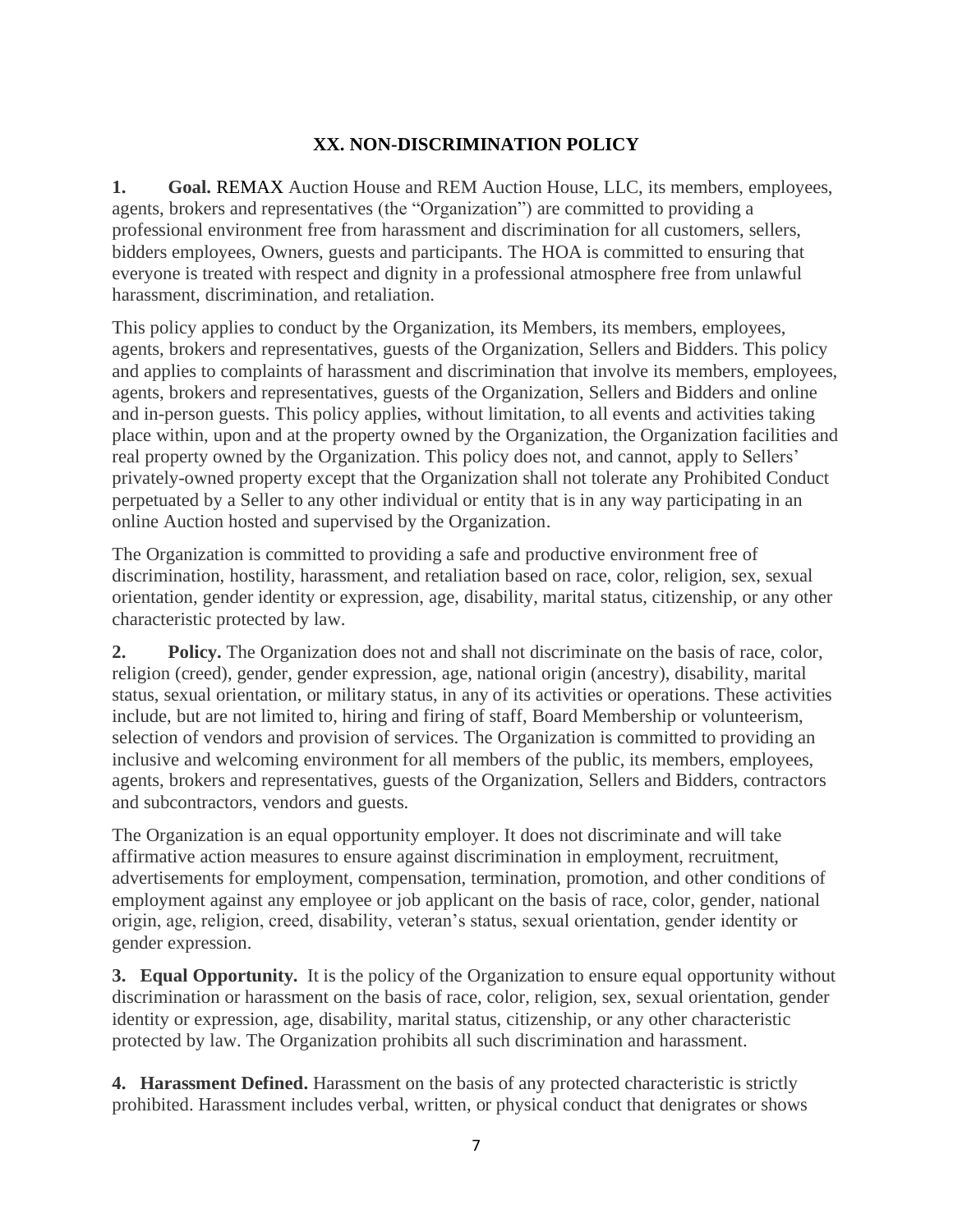hostility toward an individual on the basis of any of the above listed protected factors and that: (1) has the purpose or effect of creating an intimidating, hostile, or offensive environment; (2) has the purpose or effect of interfering with an individual's performance or ability to participate in employment or Organization events; or (3) otherwise affects an individual's ability to participate in employment or Organization events and activities.

Harassing conduct includes epithets, slurs, or negative stereotyping; threatening, intimidating, or hostile acts; denigrating jokes, offensive texts, and emails.

Sexual harassment means any unwelcome conduct, comment, gesture, or contact of a sexual nature, whether on a one-time basis or in a continuous series of incidents that might reasonably be expected to offend, embarrass, or offend an individual. Sexual harassment also includes any unwelcome sexual advances, requests for sexual favors, and other verbal or physical unwelcome conduct.

- **5. Prohibited Conduct.** As a professional organization, the Organization is both committed to diversity, equity, professional treatment of ideas, and respectful treatment of all Members of the Board, Owners, guests, volunteers, and employees. Conduct that is prohibited includes the following actions taking place upon any real property owned by the Organization or any activity or service provided by the Organization; during the course of an individual's employment work for the Organization; or during the course of an any real estate auction event hosted by the Organization, including, but not limited to, the following:
- Harassment or intimidation based on race, color, religion, sex, sexual orientation, gender identity or expression, age, disability, marital status, citizenship, or any other characteristic protected by law; and
- Sexual harassment or intimidation, including unwelcome sexual attention, stalking, or unsolicited physical contact; and
- Harassment, intimidation, or coercion based upon a position as a board member, committee member or any position of influence; and
- Abusive, lewd, or threatening conduct; and
- Bullying, harassment or unprofessional conduct toward Owners, guests, employees or volunteers; and
- Physical violence or threats of violence; and
- Sexually charged written, electronic or oral communications or conduct; and
- All actions and activities defined by Chapter 213.040-213.041, Revised Statutes of Missouri and all County and Federal Laws.

**6. Reporting Acts of Discrimination, Harassment or Retaliation.** The Organization encourages reporting of all perceived incidents of discrimination, harassment, or retaliation. Individuals who believe they have been the victim of such conduct should report their concerns to the Organization management or its onsite representative. The name(s) and contact information for these individuals shall be posted in a public location inside Organization-owned